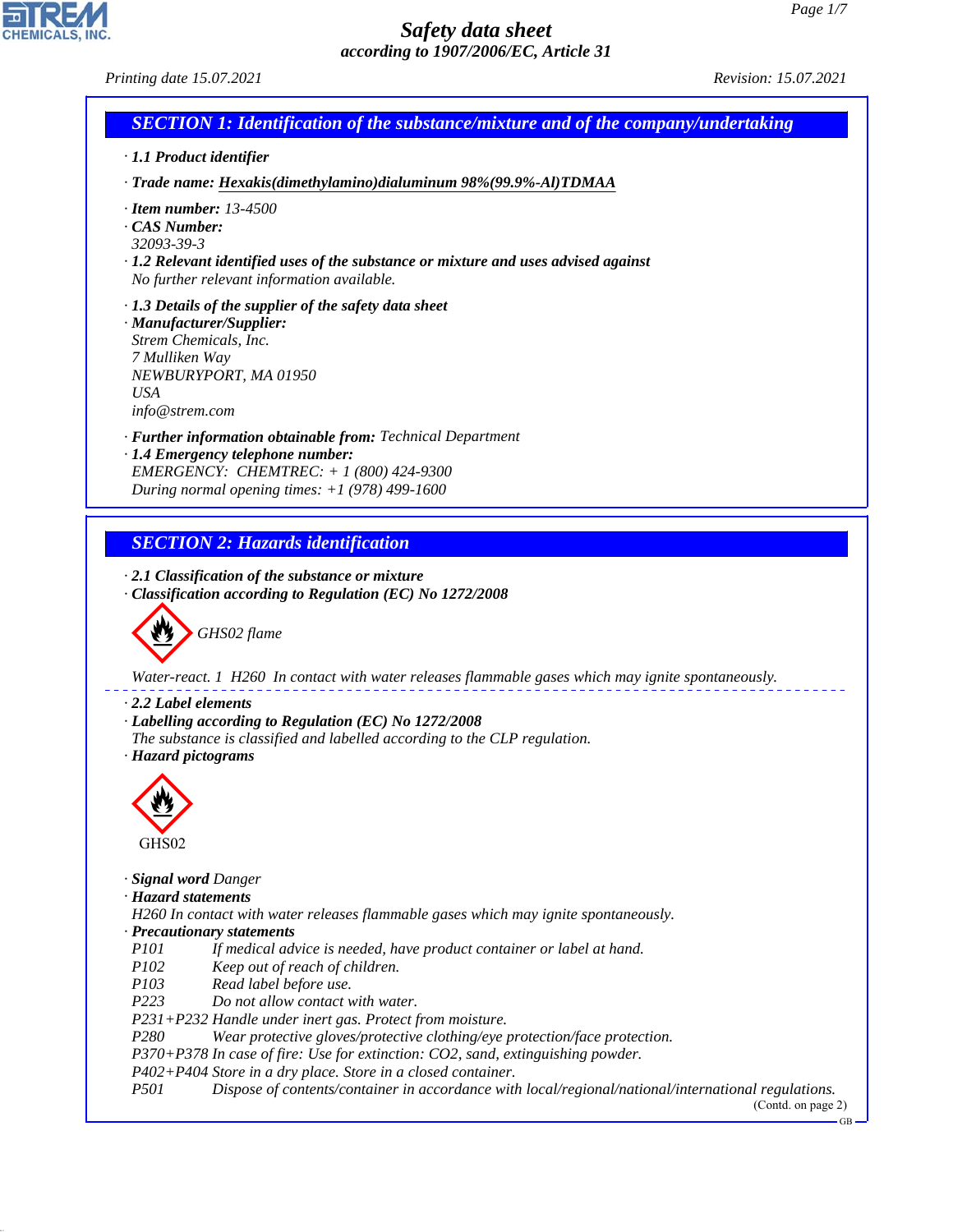*Printing date 15.07.2021 Revision: 15.07.2021*

*Trade name: Hexakis(dimethylamino)dialuminum 98%(99.9%-Al)TDMAA*

(Contd. of page 1)

- *· 2.3 Other hazards*
- *· Results of PBT and vPvB assessment*
- *· PBT: Not applicable.*
- *· vPvB: Not applicable.*

## *SECTION 3: Composition/information on ingredients*

- *· 3.1 Chemical characterisation: Substances*
- *· CAS No. Description*
- *32093-39-3 Hexakis(dimethylamino)dialuminum*

## *SECTION 4: First aid measures*

- *· 4.1 Description of first aid measures*
- *· After inhalation: Supply fresh air; consult doctor in case of complaints.*
- *· After skin contact: Generally the product does not irritate the skin.*
- *· After eye contact: Rinse opened eye for several minutes under running water.*
- *· After swallowing: If symptoms persist consult doctor.*
- *· 4.2 Most important symptoms and effects, both acute and delayed No further relevant information available.*
- *· 4.3 Indication of any immediate medical attention and special treatment needed*
- *No further relevant information available.*

#### *SECTION 5: Firefighting measures*

- *· 5.1 Extinguishing media*
- *· Suitable extinguishing agents:*
- *CO2. Do not use water.*
- *Sand. Do not use water.*
- *Special powder for metal fires. Do not use water.*
- *CO2, sand, extinguishing powder. Do not use water.*
- *Use fire extinguishing methods suitable to surrounding conditions.*
- *· For safety reasons unsuitable extinguishing agents: Water*
- *· 5.2 Special hazards arising from the substance or mixture No further relevant information available.*
- *· 5.3 Advice for firefighters*

44.1.1

*· Protective equipment: No special measures required.*

## *SECTION 6: Accidental release measures*

- *· 6.1 Personal precautions, protective equipment and emergency procedures Wear protective equipment. Keep unprotected persons away. · 6.2 Environmental precautions: Do not allow to enter sewers/ surface or ground water. · 6.3 Methods and material for containment and cleaning up: Dispose contaminated material as waste according to item 13. Ensure adequate ventilation. Do not flush with water or aqueous cleansing agents*
- *· 6.4 Reference to other sections See Section 7 for information on safe handling. See Section 8 for information on personal protection equipment.*

(Contd. on page 3)



GB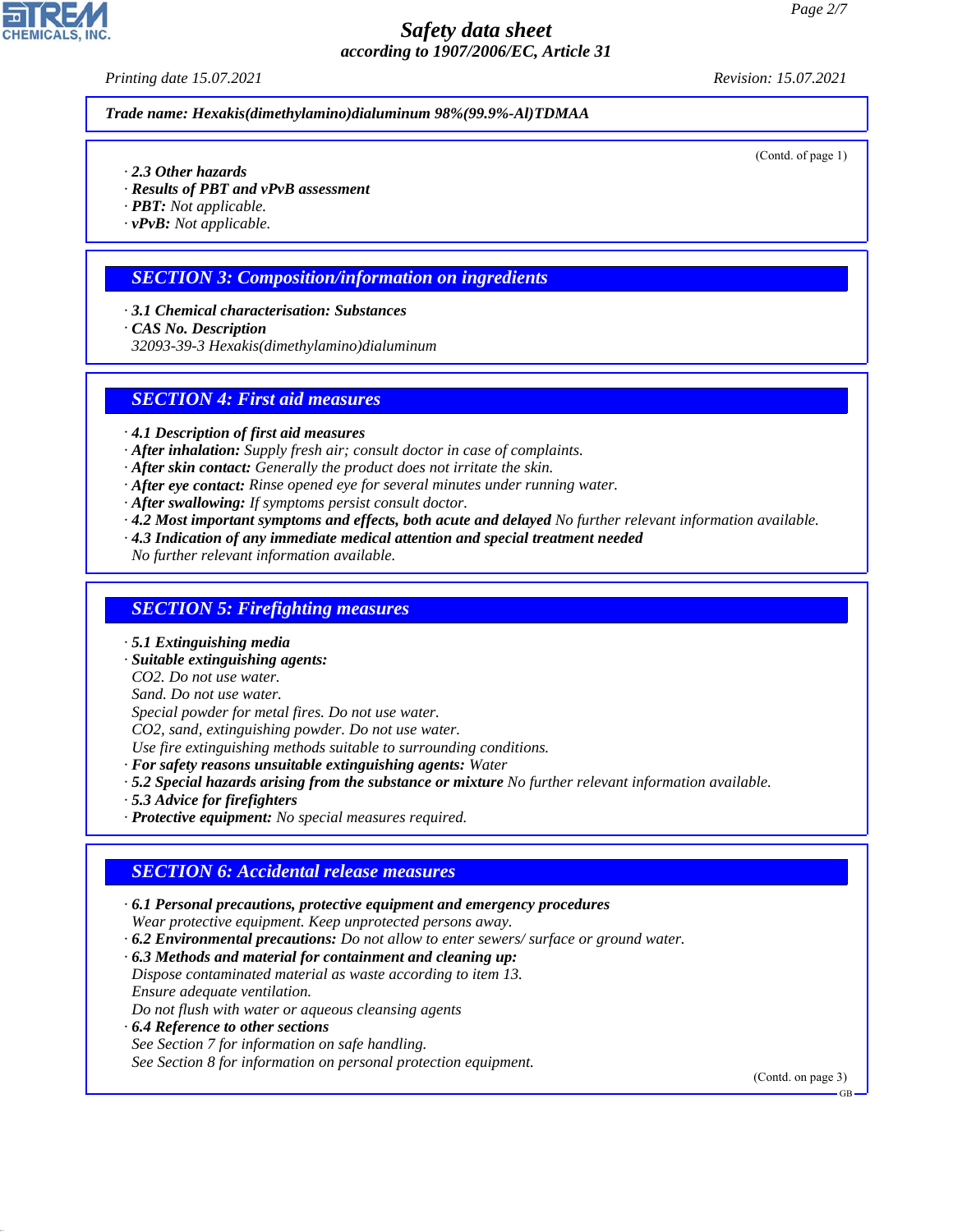*Printing date 15.07.2021 Revision: 15.07.2021*

*Trade name: Hexakis(dimethylamino)dialuminum 98%(99.9%-Al)TDMAA*

(Contd. of page 2)

*See Section 13 for disposal information.*

## *SECTION 7: Handling and storage*

*· 7.1 Precautions for safe handling No special precautions are necessary if used correctly.*

*· Information about fire - and explosion protection: Keep ignition sources away - Do not smoke.*

*· 7.2 Conditions for safe storage, including any incompatibilities*

*· Storage:*

*· Requirements to be met by storerooms and receptacles: No special requirements.*

*· Information about storage in one common storage facility: Not required.*

*· Further information about storage conditions: Keep container tightly sealed. Store in cool, dry conditions in well sealed receptacles.*

*· 7.3 Specific end use(s) No further relevant information available.*

# *SECTION 8: Exposure controls/personal protection*

*· Additional information about design of technical facilities: No further data; see item 7.*

*· 8.1 Control parameters*

*· Ingredients with limit values that require monitoring at the workplace: Not required.*

*· Additional information: The lists valid during the making were used as basis.*

*· 8.2 Exposure controls*

- *· Personal protective equipment:*
- *· General protective and hygienic measures: Wash hands before breaks and at the end of work.*
- *· Respiratory protection: Not required.*
- *· Protection of hands:*



44.1.1

\_S*Protective gloves*

*The glove material has to be impermeable and resistant to the product/ the substance/ the preparation. Due to missing tests no recommendation to the glove material can be given for the product/ the preparation/ the chemical mixture.*

*Selection of the glove material on consideration of the penetration times, rates of diffusion and the degradation · Material of gloves*

*The selection of the suitable gloves does not only depend on the material, but also on further marks of quality and varies from manufacturer to manufacturer.*

*· Penetration time of glove material*

*The exact break through time has to be found out by the manufacturer of the protective gloves and has to be observed.*

*· Eye protection: Safety glasses*

| .9.1 Information on basic physical and chemical properties<br><b>General Information</b> |                       |                    |
|------------------------------------------------------------------------------------------|-----------------------|--------------------|
| $\cdot$ Appearance:                                                                      |                       |                    |
| Form:                                                                                    | Solid                 |                    |
| Colour:                                                                                  | Not determined.       |                    |
| $\cdot$ Odour:                                                                           | <i>Characteristic</i> |                    |
| · Odour threshold:                                                                       | Not determined.       |                    |
| $\cdot$ pH-value:                                                                        | Not applicable.       |                    |
|                                                                                          |                       | (Contd. on page 4) |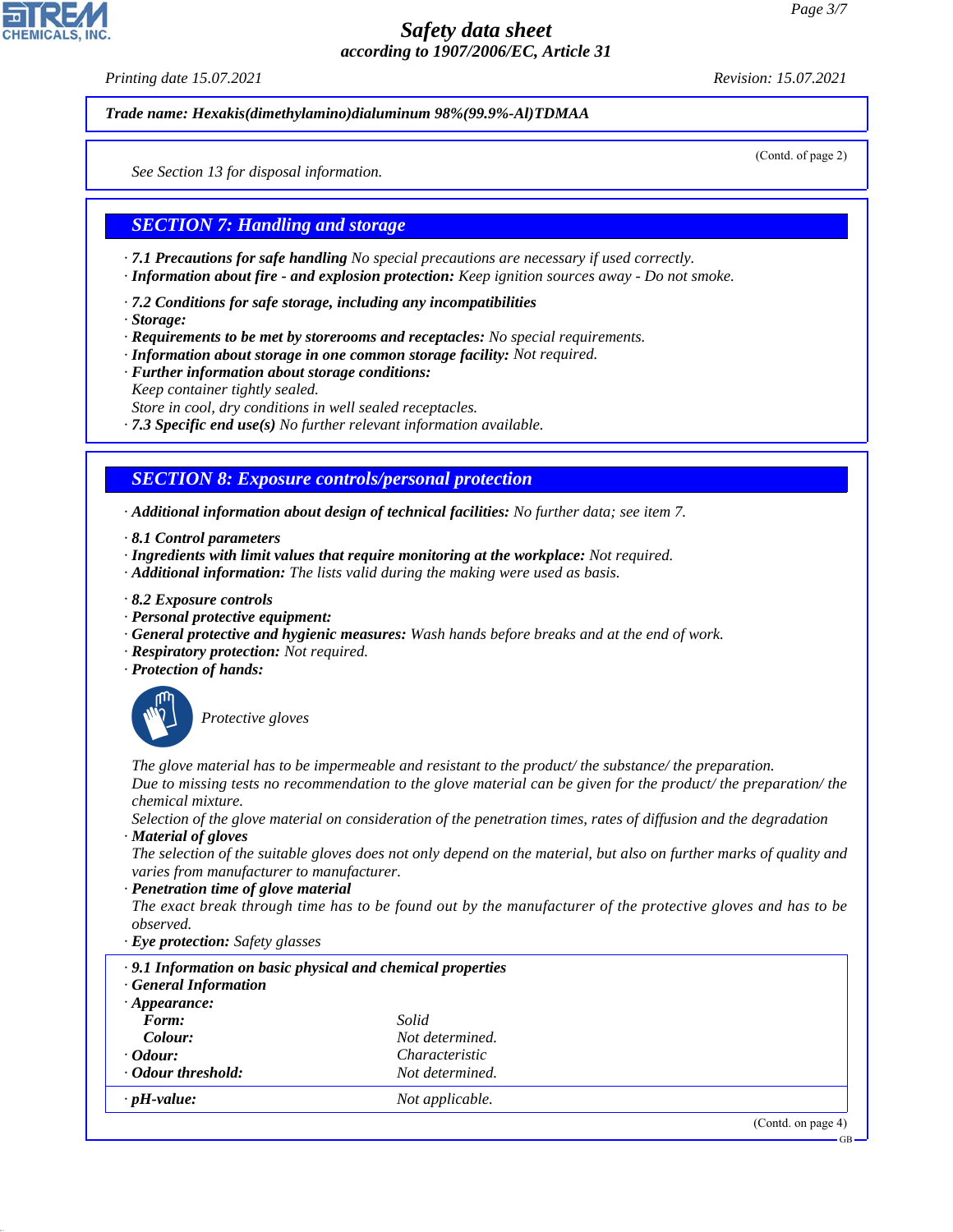*Printing date 15.07.2021 Revision: 15.07.2021*

**CHEMICALS, INC.** 

|                                                                                                                  | (Contd. of page 3)                                                       |
|------------------------------------------------------------------------------------------------------------------|--------------------------------------------------------------------------|
| · Change in condition<br>Melting point/freezing point:<br>Initial boiling point and boiling range: Undetermined. | Undetermined.                                                            |
| · Flash point:                                                                                                   | Not applicable.                                                          |
| · Flammability (solid, gas):                                                                                     | Flammable.<br>Contact with water liberates extremely flammable gases.    |
| · Ignition temperature:                                                                                          |                                                                          |
| <b>Decomposition temperature:</b>                                                                                | Not determined.                                                          |
| · Auto-ignition temperature:                                                                                     | Not determined.                                                          |
| · Explosive properties:                                                                                          | Not determined.                                                          |
| · Explosion limits:<br>Lower:<br>Upper:<br>· Vapour pressure:                                                    | Not determined.<br>Not determined.<br>Not applicable.                    |
| $\cdot$ Density:<br>· Relative density<br>· Vapour density<br>$\cdot$ Evaporation rate                           | Not determined.<br>Not determined.<br>Not applicable.<br>Not applicable. |
| · Solubility in / Miscibility with<br>water:                                                                     | Insoluble.                                                               |
| · Partition coefficient: n-octanol/water:                                                                        | Not determined.                                                          |
| · Viscosity:<br>Dynamic:<br>Kinematic:                                                                           | Not applicable.<br>Not applicable.                                       |
| · Solvent content:<br>Organic solvents:<br>$VOC$ (EC)                                                            | $0.0\%$<br>0.00 %                                                        |
| <b>Solids content:</b><br>. 9.2 Other information                                                                | 100.0%<br>No further relevant information available.                     |

## *SECTION 10: Stability and reactivity*

*· 10.1 Reactivity No further relevant information available.*

*· 10.2 Chemical stability*

44.1.1

- *· Thermal decomposition / conditions to be avoided: No decomposition if used according to specifications.*
- *· 10.3 Possibility of hazardous reactions Contact with water releases flammable gases.*
- *· 10.4 Conditions to avoid No further relevant information available.*
- *· 10.5 Incompatible materials: No further relevant information available.*

*· 10.6 Hazardous decomposition products: No dangerous decomposition products known.*

## *SECTION 11: Toxicological information*

*· 11.1 Information on toxicological effects*

*· Acute toxicity Based on available data, the classification criteria are not met.*

(Contd. on page 5)

GB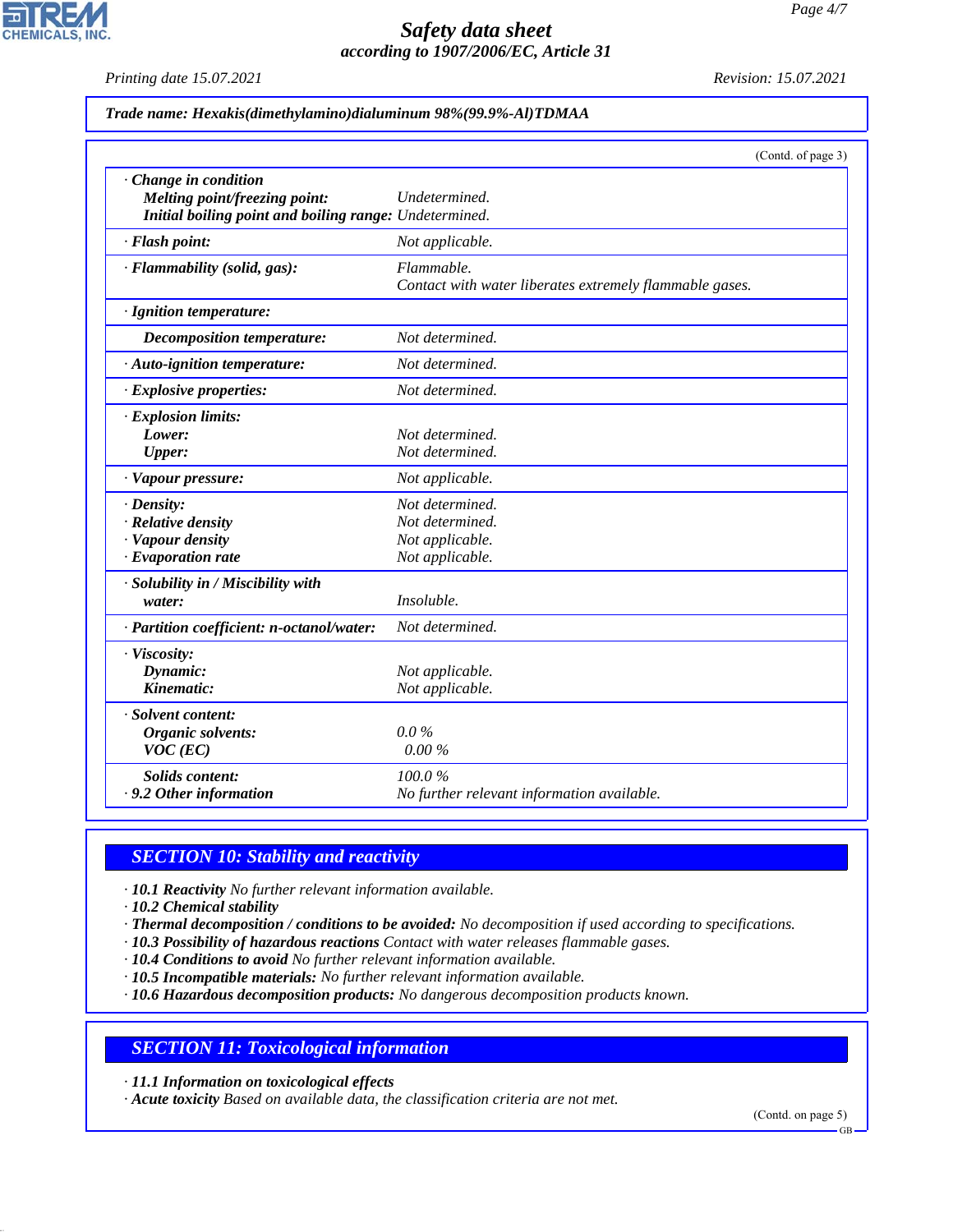#### *Printing date 15.07.2021 Revision: 15.07.2021*

(Contd. of page 4)

#### *Trade name: Hexakis(dimethylamino)dialuminum 98%(99.9%-Al)TDMAA*

- *· Primary irritant effect:*
- *· Skin corrosion/irritation Based on available data, the classification criteria are not met.*
- *· Serious eye damage/irritation Based on available data, the classification criteria are not met.*
- *· Respiratory or skin sensitisation Based on available data, the classification criteria are not met.*
- *· CMR effects (carcinogenity, mutagenicity and toxicity for reproduction)*
- *· Germ cell mutagenicity Based on available data, the classification criteria are not met.*
- *· Carcinogenicity Based on available data, the classification criteria are not met.*
- *· Reproductive toxicity Based on available data, the classification criteria are not met.*
- *· STOT-single exposure Based on available data, the classification criteria are not met.*
- *· STOT-repeated exposure Based on available data, the classification criteria are not met.*
- *· Aspiration hazard Based on available data, the classification criteria are not met.*

## *SECTION 12: Ecological information*

- *· 12.1 Toxicity*
- *· Aquatic toxicity: No further relevant information available.*
- *· 12.2 Persistence and degradability No further relevant information available.*
- *· 12.3 Bioaccumulative potential No further relevant information available.*
- *· 12.4 Mobility in soil No further relevant information available.*
- *· Additional ecological information:*

*· General notes:*

*Water hazard class 1 (German Regulation) (Self-assessment): slightly hazardous for water Do not allow undiluted product or large quantities of it to reach ground water, water course or sewage system.*

- *· 12.5 Results of PBT and vPvB assessment*
- *· PBT: Not applicable.*
- *· vPvB: Not applicable.*
- *· 12.6 Other adverse effects No further relevant information available.*

# *SECTION 13: Disposal considerations*

#### *· 13.1 Waste treatment methods*

*· Recommendation*

44.1.1

*Must not be disposed together with household garbage. Do not allow product to reach sewage system.*

- *· Uncleaned packaging:*
- *· Recommendation: Disposal must be made according to official regulations.*

| <b>SECTION 14: Transport information</b>          |                                              |  |
|---------------------------------------------------|----------------------------------------------|--|
| $\cdot$ 14.1 UN-Number<br>$\cdot$ ADR, IMDG, IATA | <i>UN3131</i>                                |  |
| $\cdot$ 14.2 UN proper shipping name              |                                              |  |
| $\cdot$ ADR                                       | 3131 WATER-REACTIVE SOLID, CORROSIVE, N.O.S. |  |
|                                                   | (Hexakis(dimethylamino)dialuminum)           |  |
| $\cdot$ IMDG, IATA                                | WATER-REACTIVE SOLID, CORROSIVE, N.O.S.      |  |
|                                                   | (Hexakis(dimethylamino)dialuminum)           |  |
|                                                   | (Contd. on page 6)                           |  |

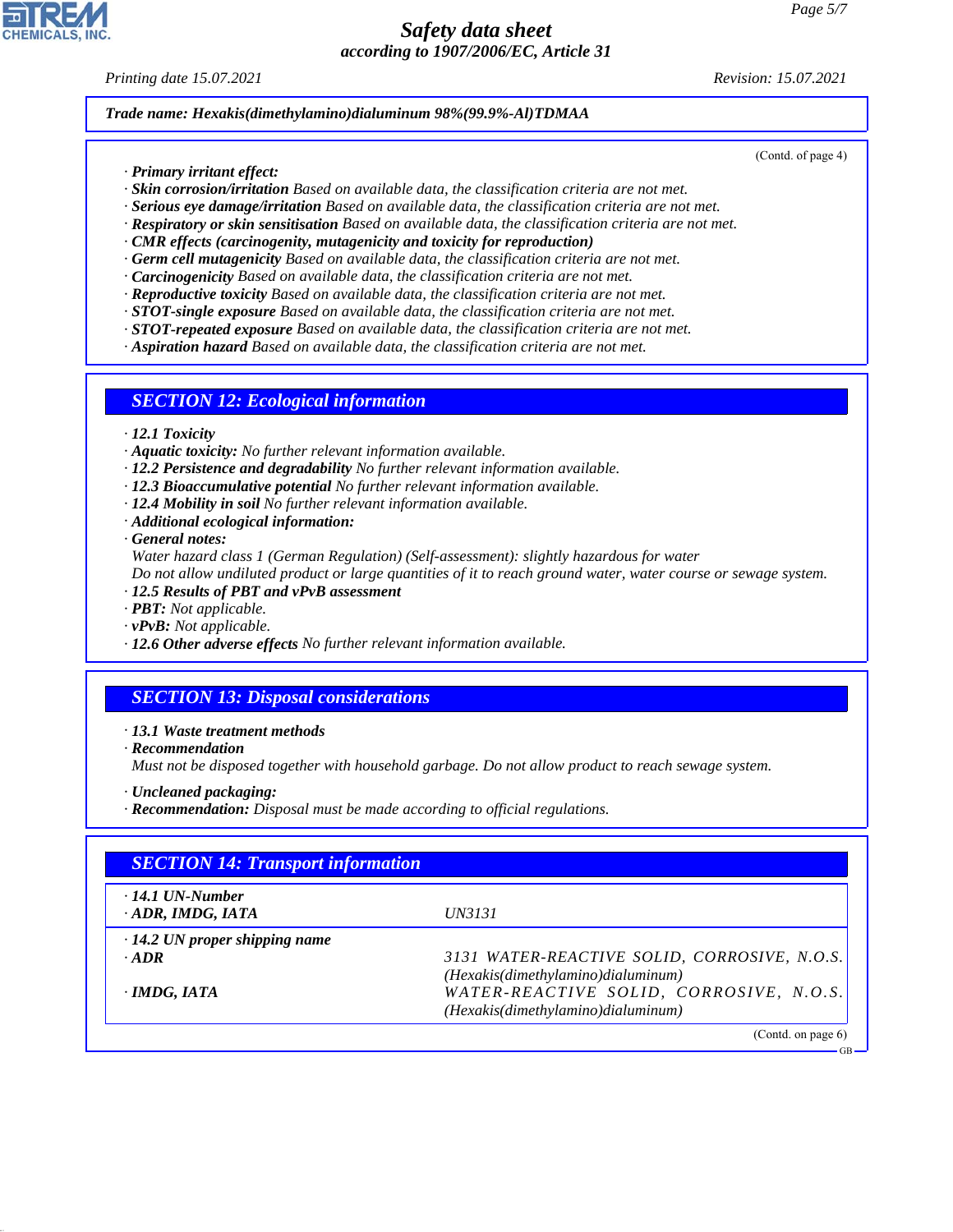*Printing date 15.07.2021 Revision: 15.07.2021*

CHEMICALS, INC.

44.1.1

|                                                                                     | (Contd. of page 5)                                                                                                                                                                                                                                                                                                                                                                   |
|-------------------------------------------------------------------------------------|--------------------------------------------------------------------------------------------------------------------------------------------------------------------------------------------------------------------------------------------------------------------------------------------------------------------------------------------------------------------------------------|
| · 14.3 Transport hazard class(es)                                                   |                                                                                                                                                                                                                                                                                                                                                                                      |
| $-ADR$                                                                              |                                                                                                                                                                                                                                                                                                                                                                                      |
|                                                                                     |                                                                                                                                                                                                                                                                                                                                                                                      |
| · Class                                                                             | 4.3 Substances which, in contact with water, emit flammable<br>gases.                                                                                                                                                                                                                                                                                                                |
| · Label                                                                             | $4.3 + 8$                                                                                                                                                                                                                                                                                                                                                                            |
| $\cdot$ IMDG                                                                        |                                                                                                                                                                                                                                                                                                                                                                                      |
|                                                                                     |                                                                                                                                                                                                                                                                                                                                                                                      |
| · Class<br>$\cdot$ <i>Label</i>                                                     | 4.3 Substances which, in contact with water, emit flammable<br>gases.<br>4.3/8                                                                                                                                                                                                                                                                                                       |
| $\cdot$ IATA                                                                        |                                                                                                                                                                                                                                                                                                                                                                                      |
|                                                                                     |                                                                                                                                                                                                                                                                                                                                                                                      |
|                                                                                     |                                                                                                                                                                                                                                                                                                                                                                                      |
| · Class                                                                             | gases.                                                                                                                                                                                                                                                                                                                                                                               |
| · Label                                                                             | 4.3(8)                                                                                                                                                                                                                                                                                                                                                                               |
| · 14.4 Packing group                                                                | I                                                                                                                                                                                                                                                                                                                                                                                    |
| · ADR, IMDG, IATA                                                                   |                                                                                                                                                                                                                                                                                                                                                                                      |
| · 14.5 Environmental hazards:<br>· 14.6 Special precautions for user                | Not applicable.                                                                                                                                                                                                                                                                                                                                                                      |
| · EMS Number:                                                                       | flammable gases.<br>$F-G, S-L$                                                                                                                                                                                                                                                                                                                                                       |
| · Stowage Category                                                                  | D                                                                                                                                                                                                                                                                                                                                                                                    |
| · Handling Code                                                                     | H1 Keep as dry as reasonably practicable                                                                                                                                                                                                                                                                                                                                             |
| · Segregation Code                                                                  | maintained.                                                                                                                                                                                                                                                                                                                                                                          |
| · 14.7 Transport in bulk according to Annex II of<br><b>Marpol and the IBC Code</b> | Not applicable.                                                                                                                                                                                                                                                                                                                                                                      |
| · Transport/Additional information:                                                 |                                                                                                                                                                                                                                                                                                                                                                                      |
|                                                                                     |                                                                                                                                                                                                                                                                                                                                                                                      |
| $\cdot$ ADR                                                                         | 0                                                                                                                                                                                                                                                                                                                                                                                    |
| $\cdot$ Limited quantities (LQ)<br>$\cdot$ Excepted quantities (EQ)                 | 4.3 Substances which, in contact with water, emit flammable<br>Warning: Substances which, in contact with water, emit<br>SG26 In addition: from goods of classes 2.1 and 3 when<br>stowed on deck of a containership a minimum distance of two<br>container spaces athwartship shall be maintained, when<br>stowed on ro-ro ships a distance of 6 m athwartship shall be<br>Code: E0 |

 $-GB$